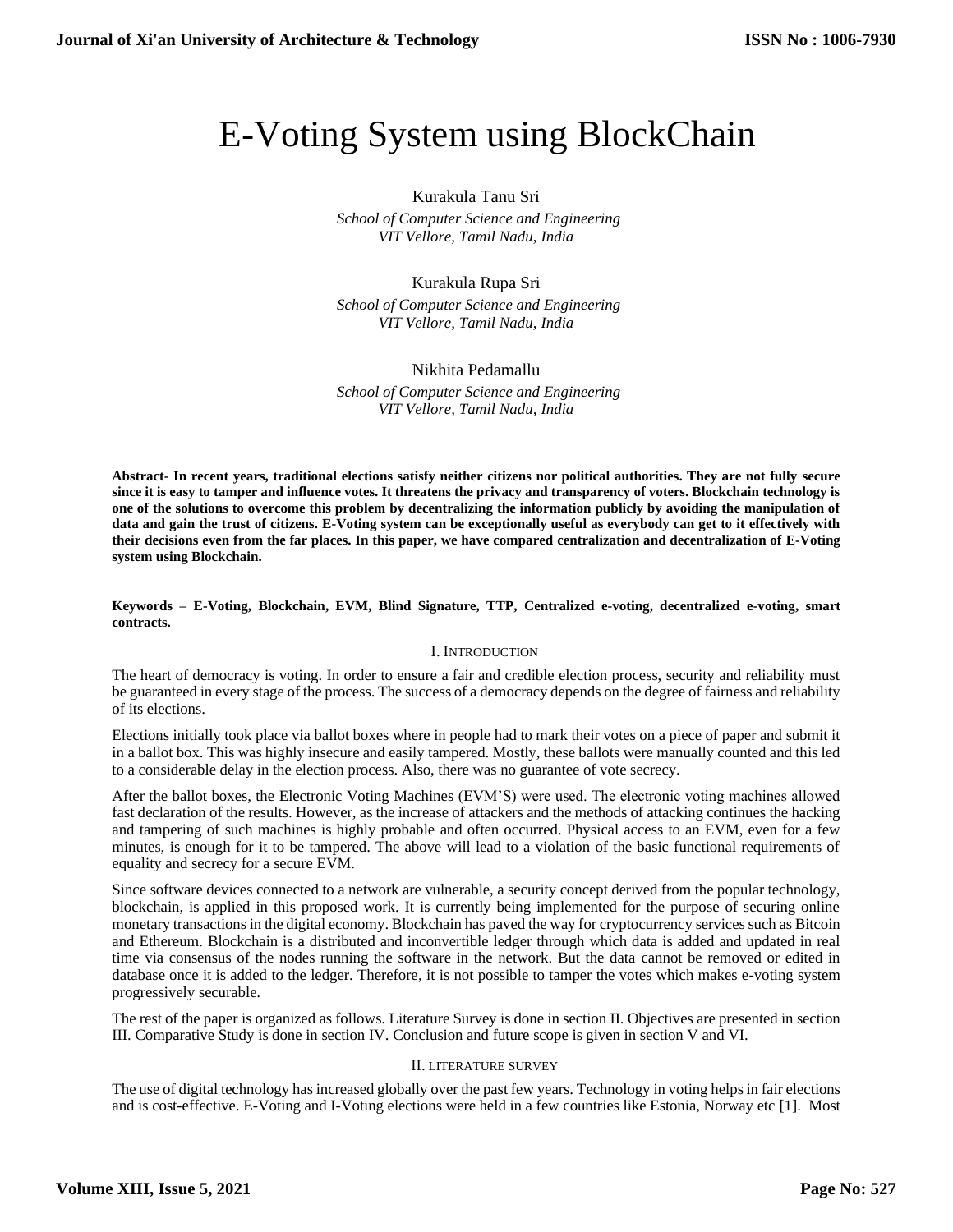E-voting systems that exist are based on centralized servers where the voters must trust the third party to tally their votes. Centralisation is also used at the phase of voter's eligibility [2]. Powerful Central authority or a trusted third party may become a vulnerable spot for the entire system as there is no transparency. So, in some countries, e-voting systems have not been widely accepted due to the security and transparency issues. But the technology like blockchain and smart contracts can solve the above issues very efficiently. In e-Voting based Blockchain, it is not possible to modify the votes once it is accepted to the database and blockchain transactions are encrypted. So, it is very hard to hack and it provides more security to the system. Smart contracts on the other hand automatically execute transactions and they are shared among the participants. Smart contracts remove the need of intermediates to validate and verify the votes. Thus, there is transparency that builds trust among voters. Smart contracts follow decentralization in e-voting [3].

Block chain under decentralization does not rely on any trusted third party (TTP) that enhances data verifiability and maintains transparency in voting. The primary goal of decentralization is to acknowledge that it has secure application using block chain innovation. Voters can compute the tally and election results on their own without TTP [4].

Decentralization at voter's eligibility verification helps to provide a secure and flexible voting mechanism which weakens the power of an election organizer [5]. Decentralization at the tallying level is transparent to voters and any third party, which allows the voters to verify their votes is indeed counted and it allows any third party to tally their votes [6][7][8][9]. Ethereum Virtual Machine (EVM) can be utilized as the Blockchain runtime condition, on which predictable, transparent and deterministic smart contracts will be conveyed by organizers for each casting a ballot event to run the democratic standards [10].

## III. OBJECTIVES

The contribution of the paper can be summoned as:

- To explain the transition in voting.
- To analyse and compare the different modes of e-voting system like centralized and decentralized based e-voting at eligibility verification phase.

## IV. COMPARATIVE STUDY

## *4.1 Transition in Voting*

In order to allow an electronic voting system to compete with the most commonly used ballot system, it needed to support the same measures and mechanisms as the traditional system supports. Those are mainly security and anonymity. An e-Voting system must have higher security measures in order make sure it is available to voters but also protected against outside influencers being able to change votes that are being casted or voter's ballot from being tampered with. There are many intelligence agencies around the world that control different parts of the Internet which allow them to identify or intercept votes.

Traditional voting machines require the presence of the voter at allocated polling stations. Although this might seem simple, many drawbacks are associated. Due to physical presence at polling stations the ratio of population participation has drastically decreased. The major reason for this is migration of citizens to various states or countries, incapability of disabled or old citizens to reach till polling stations etc. Proxy, location and postal voting are the de-facto methods for remote voting, but those are inconvenient, insecure, lack privacy and do not guarantee that your vote is also being included in the election results. The drawbacks of traditional voting systems are: inaccuracy, insecurity, inconvenience, time-consumption, eligibility criteria, lack of privacy, lack of transparency, resource intensive, extensive work and human resource requirement etc.

To counter all these issues a new voting mechanism has been thought of that is the electoral voting machine. This method does not require physical presence at polling booths and allows votes to be casted from anyplace.

A robust voting system should comprise:

- In-person voting, when voters are expected to show up at a special location to cast their ballots. This may take place in an electronic voting machine or on paper ballots that can be counted electronically.
- Remote voting, when voters are allowed to cast their ballot from anywhere in the country or around the globe using a secure Internet voting platform.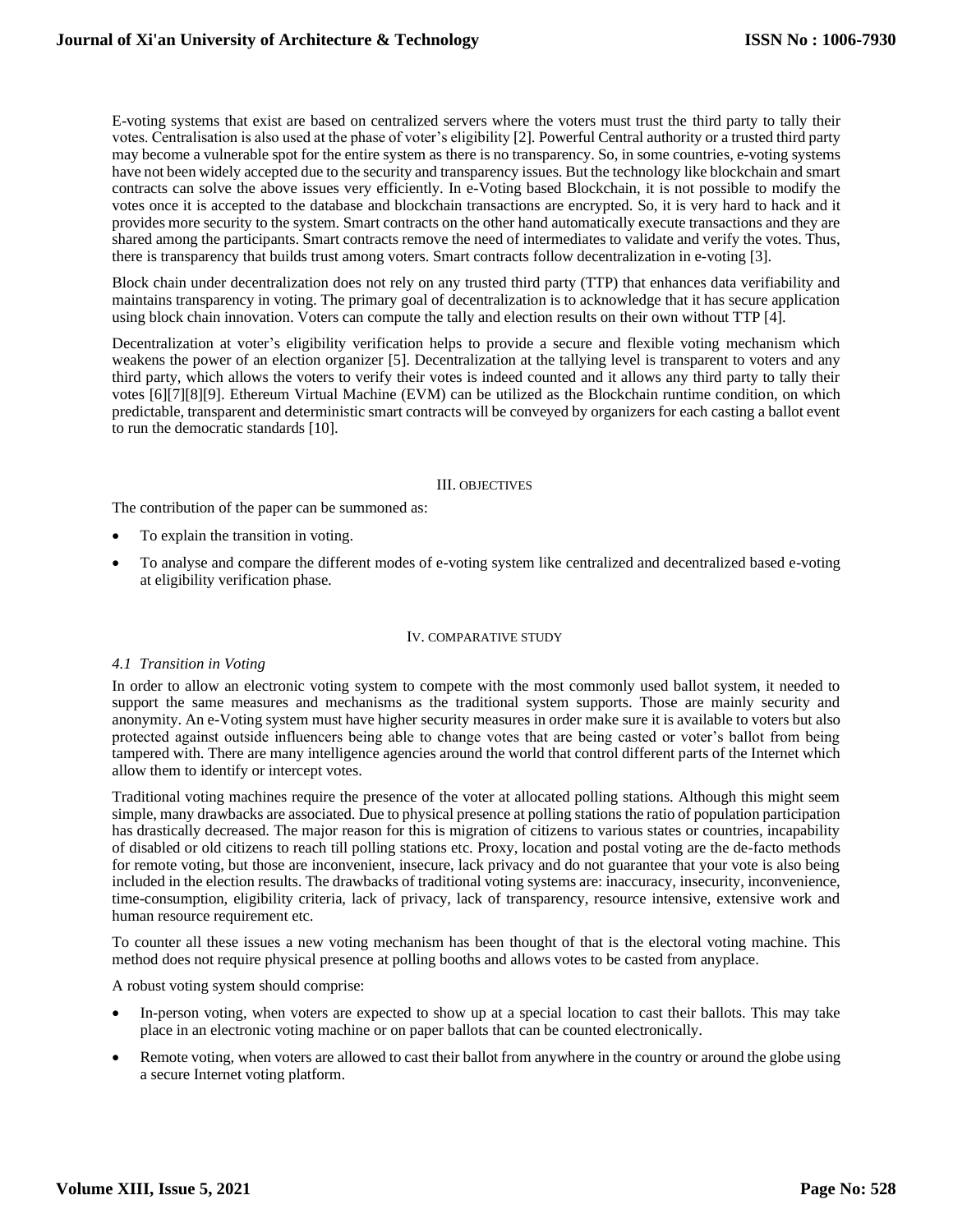The major challenge faced for electronic voting system is the matter of security and integrity. The first e-voting machine started in the early eighties. The several methods used were Estonian I-Voting System, Norwegian I-Voting System, New South Wales i-Vote System, and D.C Digital Vote-by-Mail Service.

This was the basic mechanism followed where the vote was encrypted using pubic key of government ID and private key of voters ID. However, this system proved to have drawbacks in security as keys could be intercepted and votes could be modified. This led to the usage of the Blockchain technology.

#### *4.2 Case Study*

#### Estonian Elections:

The Estonian I-voting solutions provided by Cybernetica is the most successful and highly trusted online voting solution. It has been used in Estonian elections since 2005.

Estonian internet voting system builds on the Estonian ID card which is a regular and mandatory national identity document for the secure authentication and legally binding the digital signatures by the Estonian supported public key infrastructure. Voters can change their electronic votes as many times but the last modified vote is taken into consideration. The voters may also cast their vote in the ballots thus invalidating their internet vote. As per the Estonian Municipal Elections (2017) a comparison is made on the cost-efficiency based on e-voting and concluded that it is the most cost-efficient voting channel provided by the Estonian government. As per the 2019 elections there is an increase in 41.9% of online voters when compared to that of 2005 elections. So, there is an increase in demand for online voting and other countries are looking forward to implementing this kind of method for the elections.

The graph is about the percentage of online voters in Estonia from the year 2005-2019.



Figure 1. Percentage of online voters in Estonia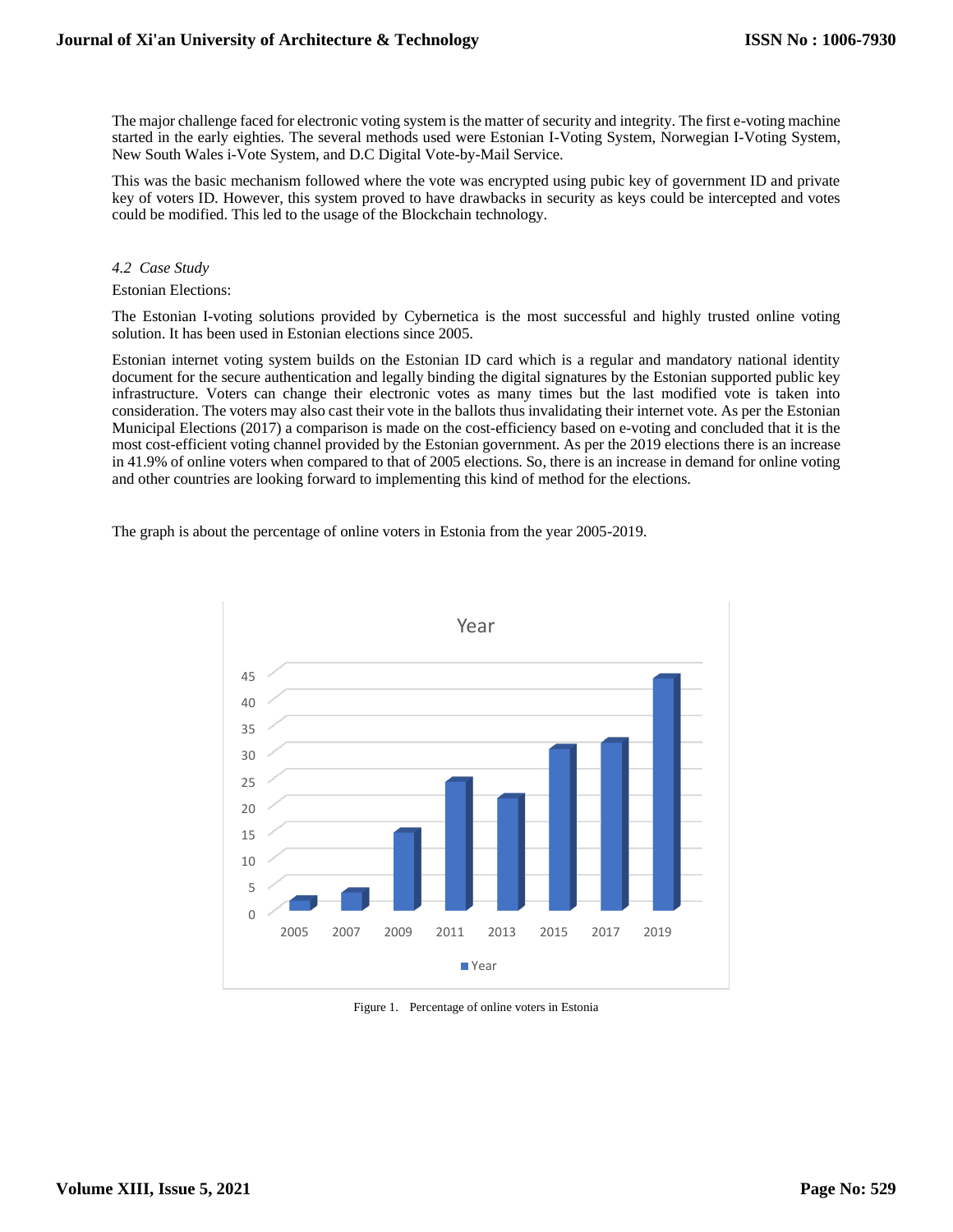

Figure 2. Estonian digital voting system

# *4.3 Centralized E-Voting*

# *4.3.1 At the phase of voter's eligibility verification*

There have been many proposed methods of e-voting systems using blockchain with the help of third-party verification. In order for an e-voting system deemed secure then the following properties need to be satisfied.

- Fairness: no results to be revealed before the end of the voting process which obstructs the influential votes.
- Eligibility: Only eligible voters can cast their vote and authentication is the basis of this property.
- Privacy: The identity of the voter should be kept private and should not be revealed to anyone.
- Verifiability: This property guarantees the voters and the parties whether their vote is counted in a right way. Typically, there are two types of verifiability, individual verifiability allows the individual participants to check whether one's vote has been counted and universal verifiability requires anyone can verify the election outcome.

Certain degree of centralization is needed to reach the primary goal. In order for the voting protocol to authenticate the eligible voters then a central authority is to be introduced. For a voter to be eligible he/she needs to authenticate themselves to the central authority by receiving a token that proves the eligibility of the voters. The central authority (third party) is the central point of the protocol and assumed to be trusted. The voter needs to prove his eligibility by sending his digital commitment and public key pair to the central authority and the central authority does the blind signature on the pair and sends it back to the voter and he would unblind the signed message and that would end up with an eligible valid token. If the voter is not eligible then it is dropped by the network. An additional failsafe needs to be added to provide more security in the voting system by introducing a multi signature scheme where more than one central authority would need to sign an eligibility token to produce valid signature over it. Each central authority manages to keep a part of voter's authentic information, making it impossible to steal the other person's vote. The voters use the eligibility tokens as a proof to participate in the voting process.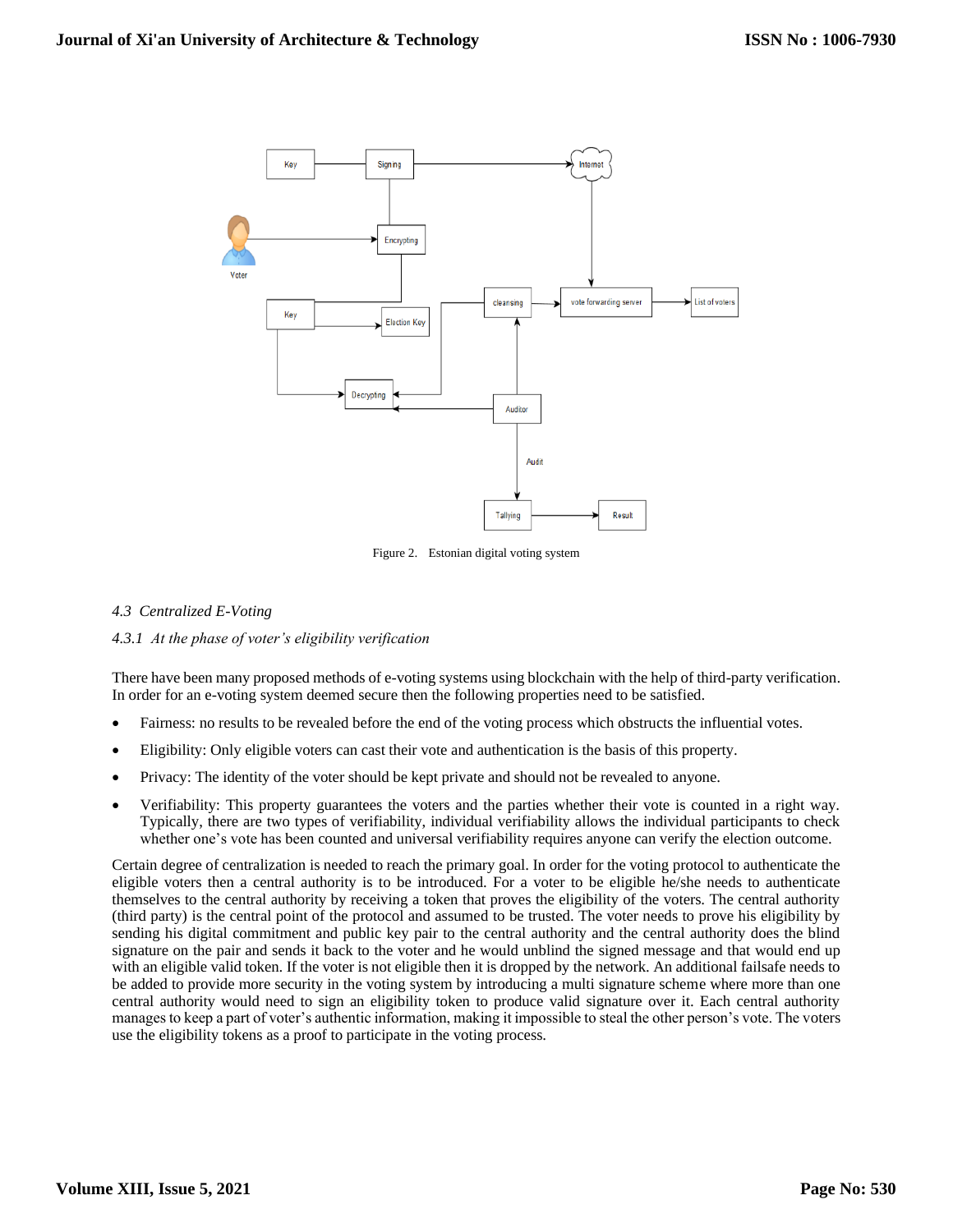

Figure 3. Centralization at voter's eligibility verification

There are different phases in voting that makes it inherently secure.

- Initialization phase: In initialization phase there is a genesis contract that contains all the information to verify and validate the users and it ensures that none of the votes is placed after a particular time.
- Voting phase: Before casting a vote, the voter must have to communicate with the central authority to verify and receive a signed token that represents their eligibility. When the submission is made then the voter must include the component parts of the signed token and the message token is to be verified to have been signed by a public key of the election, and the current time is checked whether the voter cast their vote within the allotted time.

## *4.4 Decentralized E-Voting*

## *4.41 At the phase of voter's eligibility verification*

There has been a lot of e -voting protocols using centralized third party to make e-voting systems easily implemented and controlled. But there are some drawbacks in using centralized trusted party as it may become the vulnerable part of the whole system. So, it is safe to use a decentralized e-voting protocol which provides a secure and flexible voting mechanism which weakens the power of an election organizer.

There are two main techniques used to preserve voter's choices are blind signature and blockchain. In decentralized evoting systems participants are divided in to 3 categories namely voters, organizers and inspectors.

- Voters contain a set of voters that are eligible to participate in the election.
- Organizer's duty is to verify and record eligible voter's information and interact with the voters.
- Inspectors duty is to limit and inspect the organizer's power and also interact with the voters. It is better to have more than one inspector as it scales up the decentralization in e-voting.

During the pre-voting phase the voter registers as an eligible voter by submitting personal information and a public key of the voter in the channel that an organizer provides. After the registration, the organizer adds voter's information in to eligible voters list.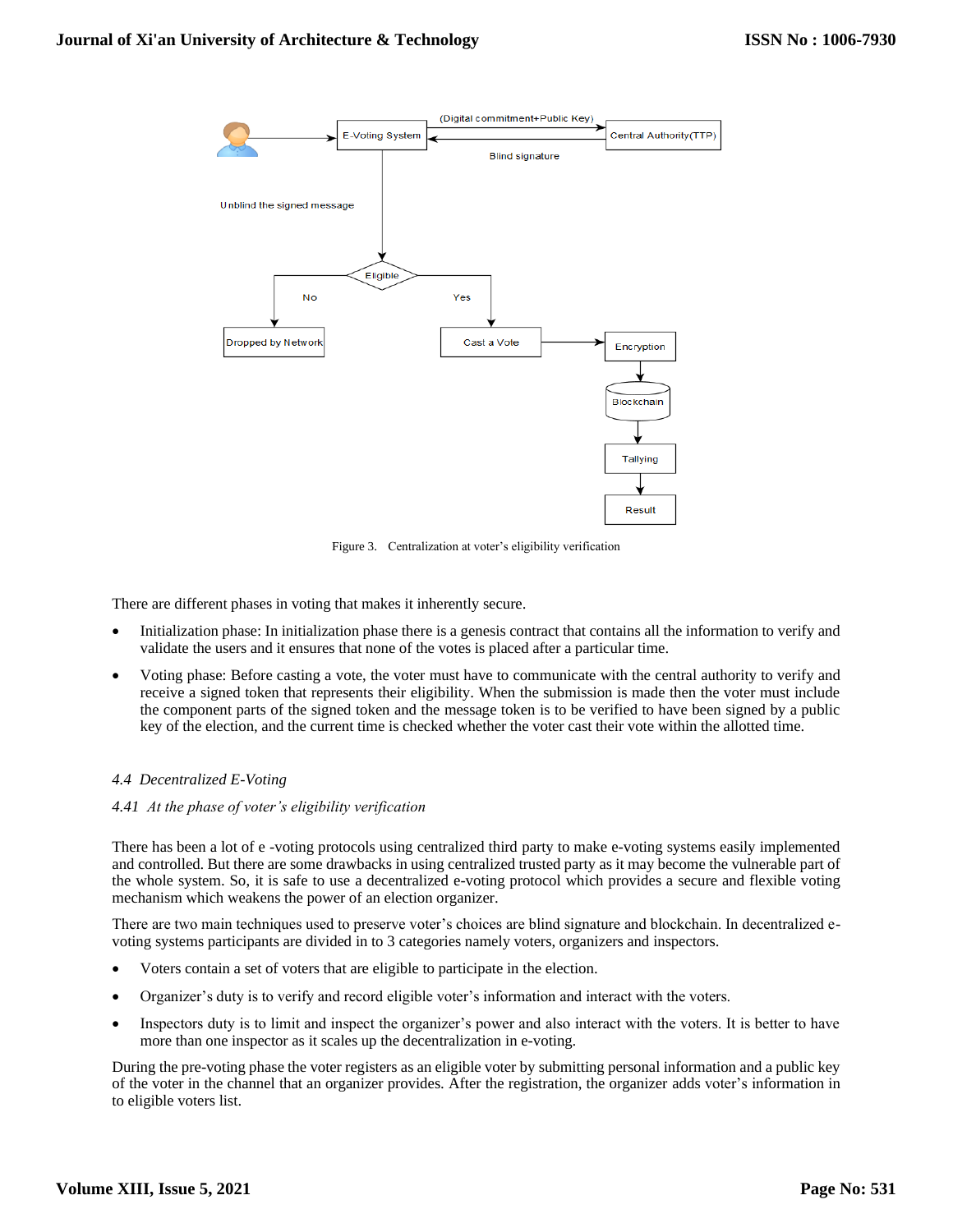During the voting phase the voter sends their vote by applying a hash function and a function for blind signature and sends it to the organizer. The organizer in turn does the blind signature the function sent by the voter and it is returned to the voter. The same procedure goes with the voter and inspectors. The inspector check whether the voter has sent the same hashed message to organizer and in the voters list. If both are true then inspector signs the message and it is returned to the voter. The two signatures by the organizer and inspector indicate that the voter is an eligible voter and the voter's choice have been confirmed by both the organizer and the inspectors.

The ballot is considered to be valid if the voting string is in format together with both the organizer and inspector signatures and it should be casted on time.

In post-voting phase the organizer collects all the valid ballots that he has received and starts to tally, which produces the result of the election. The verification can be done by all the participants who have permission to see the blockchain.

Consider:

V: Voting String

CVoters: Voter function for blind signature.

S'<sub>Organizer</sub>, S'<sub>Inspectors</sub>: Functions used for signing the ballots.



Figure 4. Decentralization at voter's eligibility verification

#### V. CONCLUSION

In some countries like Germany, Kazakhstan and Netherlands the e-voting system is rejected due to the lack of universal verifiability. So, in order to overcome that problem decentralised e-voting by using blockchain is used. Decentralization allows the voters to view their vote being counted correctly as almost all the participants in the blockchain have roughly the same database and it is possible for the voters and third parties to tally and verify the election results.

In the above methodology, as we compared the e-voting system using blockchain that has centralization and decentralization at the voter's eligibility verification phase, it is more secure if the decentralization at different phases of e-voting is used to make the system more decentralised and secure.